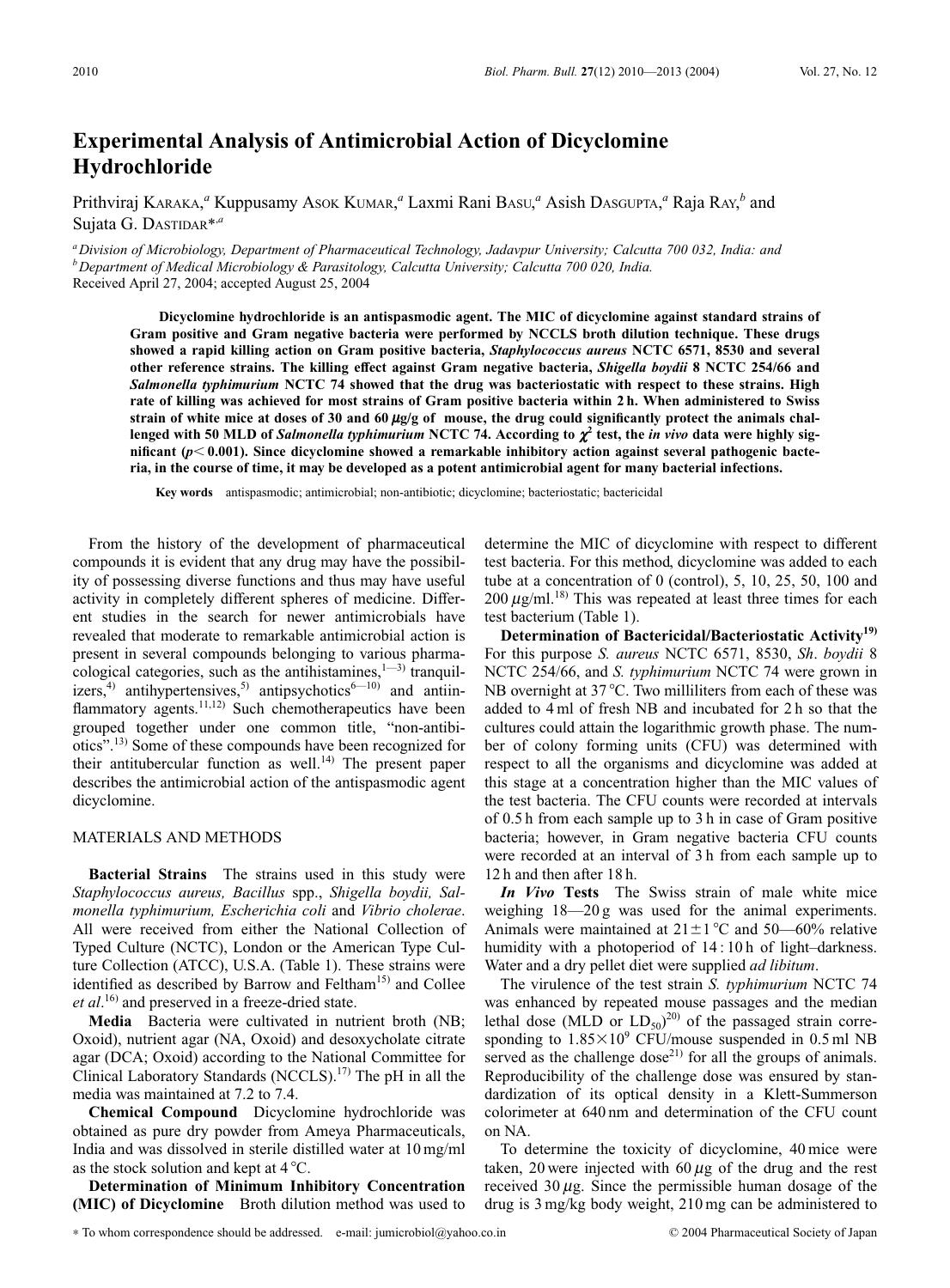| Organism              | Total No.  | Minimum inhibitory concentration of dicyclomine $(\mu g/ml)$ |    |    |    |     |     |
|-----------------------|------------|--------------------------------------------------------------|----|----|----|-----|-----|
|                       |            |                                                              | 10 | 25 | 50 | 100 | 200 |
| Staphylococcus aureus | $\bigcirc$ |                                                              |    |    |    |     |     |
| Bacillus spp.         |            |                                                              |    |    |    |     |     |
| Escherichia coli      |            |                                                              |    |    |    |     |     |
| Salmonella spp.       |            |                                                              | 14 |    |    |     |     |
| Shigella spp.         | 28         |                                                              |    |    |    | ۱5  |     |
| Vibrio cholerae       | 41         |                                                              | 6  | 20 |    |     |     |
| Total                 |            |                                                              | 36 | 31 |    |     |     |

Table 1 Determination of *in Vitro* Activity of Dicyclomine on Gram Positive and Gram Negative Bacteria by NCCLS Broth Dilution Technique

a 70 kg human. Based on this data a mouse weighing 20 g can be given  $28 \mu$ g (or approximately  $30 \mu$ g) of the drug. Hence,  $30 \mu$ g and its double amount  $(60 \mu$ g) were used in this study. The animals were kept under observation for 100 h.

In a separate experiment 2 groups of mice, 20 animals per group, were kept in separate cages. Each mouse of group I was intraperitoneally  $(i.p.)$  administered 30  $\mu$ g dicyclomine (0.1 ml from a 300  $\mu$ g/ml solution of dicyclomine), and group II was given 60  $\mu$ g of the drug per mouse (0.1 ml from  $600 \mu g/ml$  solution of dicyclomine). After 3 h, animals in both groups were challenged with 50 MLD of *S. typhimurium* NCTC 74. A control group of 60 mice was also injected similarly with the same bacterial strain, and  $0.1$  ml sterile saline instead of dicyclomine. The protective capacity of the drug was determined by recording the mortality of the mice in different groups following 100 h of the treatment, and statistically by  $\chi^2$  test.

Another experiment involved 2 batches of mice, with 5 animals per batch. Batch I was administered  $60 \mu$ g of dicyclomine, while batch II was given 0.1 ml sterile saline. After 3 h, all the animals were given a 50 MLD challenge of *S. typhimurium* NCTC 74, and after 18 h all the mice in both batches I and II were sacrificed. Their heart blood was collected aseptically; their livers and spleens were removed aseptically and homogenised in a tissue homogeniser. CFU counts of the individual organs were determined separately. Statistical analysis of the *in vivo* data was carried out by Student's *t*-test. The concentration of dicyclomine in mouse blood was assayed by measuring the diameter of the inhibition zones by serum-soaked filter paper discs (6 mm diameter, 3 mm thick, Millipore, absorbing a 0.03 ml volume) on a lawn flooded with 10<sup>6</sup> bacteria from an 18 h broth culture of *S. typhimurium* 74 on NA agar. The drug concentrations in the sera were determined by referring these values to a standard calibration curve prepared with known concentrations of the drugs.<sup>22)</sup>

## RESULTS AND DISCUSSION

**MIC Determination** Out of 12 strains of *S. aureus*, 1 was inhibited by dicyclomine at 5  $\mu$ g/ml level, 4 at 10  $\mu$ g/ml, 3 at 25  $\mu$ g/ml and 2 each at 50 and 100  $\mu$ g/ml; with respect to strains of *Bacillus* spp., 2 were inhibited at  $5 \mu g/ml$ , 1 at  $10 \mu g/ml$  and 2 each at 25 and 50  $\mu g/ml$  levels. A similar pattern of inhibition was noted among *Salmonella* spp., *Escherichia coli* and *Vibrio cholerae* by NCCLS broth dilution technique. However, the strains of shigellae were less



Fig. 1. Mode of Action of Dicyclomine on Two Different Gram Positive Bacteria



Fig. 2 Mode of Action of Dicyclomine on Two Different Gram Negative Bacteria

sensitive (Table 1).

**Bactericidal and Bacteriostatic Determination** The MIC of dicyclomine with respect to *S. aureus* NCTC 6571 and 8530 was 10  $\mu$ g/ml; when 20  $\mu$ g/ml of the drug was added to both the cultures in their logarithmic growth phase, the CFU counts were found to be  $1.5 \times 10^8$  and  $1.8 \times 10^8$ , respectively. This was considered as the zero (0) h. Subsequently, the CFU counts decreased sharply and in *S. aureus* 8530 there were no viable cells after 1.5 h; however, by 2 h all the cells in *S. aureus* 6571 were dead (Fig. 1). Hence, the drug was bactericidal for these organisms.

The MIC of *Sh. boydii* 8 NCTC 254/66 and *S. typhimurium* NCTC 74 was  $25 \mu g/ml$ ; in the logarithmic growth phase their CFU counts were  $5.5 \times 10^8$  and  $6.1 \times 10^8$ , respectively. At this zero (0) h. 50  $\mu$ g/ml of dicyclomine was administered to each of the culture tubes. Dicyclomine was found to be bacteriostatic to both strains (Fig. 2). It should be noted that although there was a decrease in the number of CFU during the first 6 h the cells survived in the presence of the drug for up to 18 h.

*In Vivo* **Protection by Dicyclomine**1,2) The *in vivo* antibacterial effect was determined by administering 50 MLD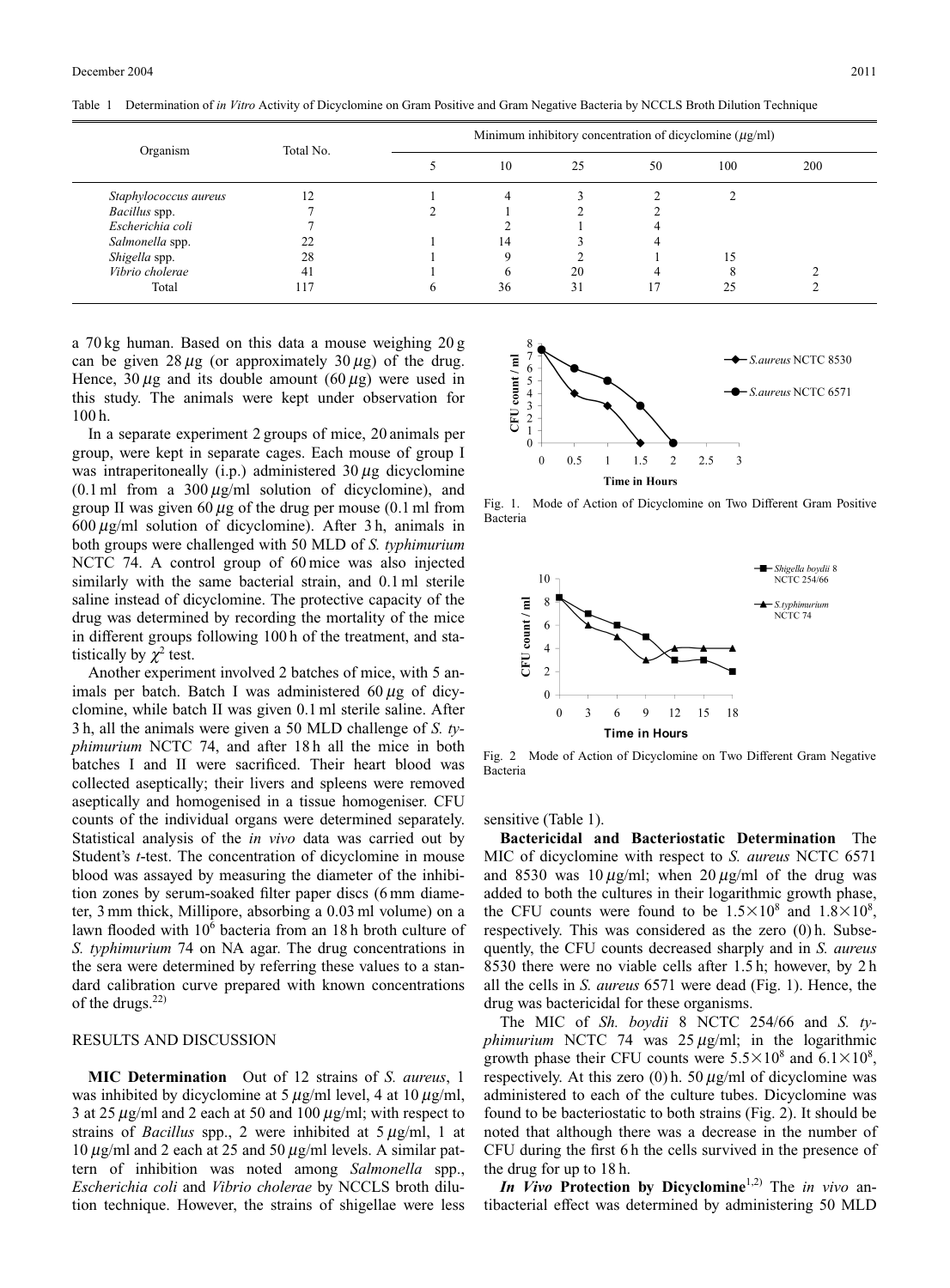dosages  $(1.85\times10^9$  CFU in 0.5 ml of NB) of *S. typhimurium* NCTC 74 to different groups of mice with or without administration of dicyclomine (Table 2). In the group that received the challenge and saline (in place of the drug), 49 of 60 mice died within 100 h (contend). In the other groups, which were administered different doses of dicyclomine only, none of the animals died, proving that the drug was totally non-toxic. The protection test turned out to be highly significant  $(p<0.001$  in Chi-square test) at both 30  $\mu$ g/mouse and  $60 \mu g/m$ ouse dosages of dicyclomine compared to the control (without drug).

The results of the experiment for determination of the effect of dicyclomine on CFU/ml in blood and other organs of mice showed significantly reduced counts 18 h after challenge (Table 3,  $p<0.001$ ). The heart blood samples also produced significant reduction in cell counts in treated animals. The free drug concentrations in the sera of the challenged animals at 0 h varied from 0.5 to 1.5  $\mu$ g/ml and those at 18 h varied from 0.2 to 0.6  $\mu$ g/ml.

The present study has shown that dicyclomine possesses a powerful inhibitory action against a large number of bacteria *in vitro* and against virulent salmonellae *in vivo* in mice. Many strains of *Staphylococcus aureus*, *Bacillus* spp., *V. cholerae, E. coli* and even a few strains of shigellae were sensitive to this compound, while others were moderately sensitive. The drug was found to be bactericidal against *S. aureus* but bacteriostatic with respect to *Sh. boydii, S. typhimurium* and other Gram negative organisms.

The drug dicyclomine is a tertiary amine, and although structurally related to the antimuscarinics, it has little antimuscarinic activity at low doses. It appears to act directly as a non-selective smooth muscle relaxant<sup>23)</sup> and is indicated for the relief of intestinal, biliary and genitourinary spasm.<sup>24)</sup>

Table 2. Determination of Protective Capacity of Dicyclomine *in Vivo*

| Test group <sup><i>a</i>)</sup>      |                             | Control group <sup><i>a</i>)</sup>   |                             |  |  |
|--------------------------------------|-----------------------------|--------------------------------------|-----------------------------|--|--|
| Drug $(\mu g)$ injected<br>per mouse | Dead mice<br>(out of $20$ ) | Drug $(\mu$ g) injected<br>per mouse | Dead mice<br>(out of $60$ ) |  |  |
| 30<br>60                             | 13<br>4*                    | 0.1 ml sterile saline                | 49                          |  |  |

*a*) Received a challenge dose of  $1.85 \times 10^9$  CFU in 0.5 ml NB of *S. typhimurium* NCTC 74. None of the animals in 2 separate groups of mice (20 per groups) died when 30  $\mu$ g or 60  $\mu$ g dicyclomine was injected, \* $p$  < 0.001, according to Chi-square test.

The duration of action in the human body for dicyclomine was noted to be approximately 5—6 h. In our study we have seen that this agent is non-toxic at the highest dose (*i.e*.,  $60 \mu$ g for 20 g mouse) used in our *in vivo* experiment. Hence, this dose of dicyclomine was used in the mice infected with *S. typhimurium*. The protection offered by the drug in these mice was found to be statistically significant.

Since this drug is in routine therapeutic usage satisfying human toxicity tests, dicyclomine may, in the course of time, be developed as a second or even a first line antimicrobial agent in many infections; such properties would further enhance its applicability in humans. Thus, this work suggests that dicyclomine has the potential to be developed into a powerful antimicrobial agent, the efficacy of which may be enhanced further by various structural modifications and also by clinical or chemotherapeutic synergistic combinations of the drug with conventional antimicrobics and/or non-antibiotics.

**Acknowledgements** The authors would like to acknowledge NCTC (National Collection of Type Culture), ATCC (American Type Culture Collection) and all other microbiologists from India and different parts of the world from where the bacterial isolates have been obtained. They are grateful to the All India Council for Technical Education (AICTE) for providing financial support to carry out this work.

## REFERENCES

- 1) Dastidar S. G., Saha P. K., Sanyamat B., Chakrabarty A. N., *J. Appl. Bact.*, **41**, 209–—214 (1976).
- 2) Chattopadhyay D., Dastidar S. G., Chakrabarty A. N., *Arzneim-Forsch/Drug Res.*, (FRG), **38**, 869—872 (1988).
- 3) Chakrabarty A. N., Acharya D. P., Niyogi D. K., Dastidar S. G., *Indian J. Med. Res.*, **89**, 233—237 (1989).
- 4) Dash S. K., Dastidar S. G., Chakrabarty A. N., *Indian J. Exp. Biol.*, **15**, 324—326 (1977).
- 5) Dastidar S. G., Mondal U., Niyogi S., Chakrabarty A. N., *Indian J. Med. Res.*, **84**, 142—147 (1986).
- 6) Molnar J., Mandi Y., Kiraly J., *Acta Microbiol. Acad. Sci. Hung.*, **23**, 45—54 (1976).
- 7) Kristiansen J. E., *Acta Path. Microbiol. Scand.*, **100** (Suppl.), 7—19 (1992).
- 8) Bourlioux P., Moreaux J. M., Su W. J., Boureau H., *Acta Pathol. Microbiol. Immun. Scand.*, **100** (Suppl.), 40—43 (1992).
- 9) Dastidar S. G., Chaudhuri A., Annadurai S., Ray S., Mookerjee M., Chakrabarty A. N., *J. Chemother*., **7**, 201—206 (1995).
- 10) Radhakrishnan V., Ganguly K., Ganguly M., Dastidar S. G.,

Table 3. Reduction in CFU/ml of *S. typhimurium* NCTC 74 in Blood and Organ Homogenates of Mice Treated with Dicyclomine

| Period of sampling | Batch        | Mouse No. | Drug/mouse  | CFU/ml counts in    |                     |                     |  |
|--------------------|--------------|-----------|-------------|---------------------|---------------------|---------------------|--|
|                    |              |           |             | Heart blood         | Liver               | Spleen              |  |
| 18 <sub>h</sub>    |              |           | Dicyclomine | $3.6 \times 10^{4}$ | $5.8 \times 10^{3}$ | $7.8\times10^5$     |  |
|                    |              |           | $60 \mu$ g  | $2.6 \times 10^3$   | $7.3 \times 10^{4}$ | $3.5\times10^3$     |  |
|                    |              | 3         |             | $4.5 \times 10^{4}$ | $3.8 \times 10^{4}$ | $7.2\times10^3$     |  |
|                    |              | 4         |             | $1.1\times10^3$     | $2.3 \times 10^{4}$ | $4.0 \times 10^{4}$ |  |
|                    |              | 5         |             | $7.0\times10^3$     | $7.1\times10^4$     | $3.4 \times 10^{4}$ |  |
| 18 <sub>h</sub>    | $\mathbf{I}$ |           | Saline      | $4.7\times10^{9}$   | $5.8 \times 10^8$   | $5.0 \times 10^8$   |  |
|                    |              |           | (Control)   | $5.4 \times 10^8$   | $5.2 \times 10^{9}$ | $5.4 \times 10^{9}$ |  |
|                    |              |           |             | $6.8\times10^{8}$   | $2.7 \times 10^{9}$ | $8.2\times10^9$     |  |
|                    |              | 4         |             | $5.6 \times 10^{9}$ | $3.9\times10^{9}$   | $4.9 \times 10^8$   |  |
|                    |              | 5         |             | $7.2\times10^9$     | $8.0\times10^3$     | $1.8 \times 10^8$   |  |

CFU counts between two batches showed  $p < 0.01$  in 18 h samples by Student's *t* test.